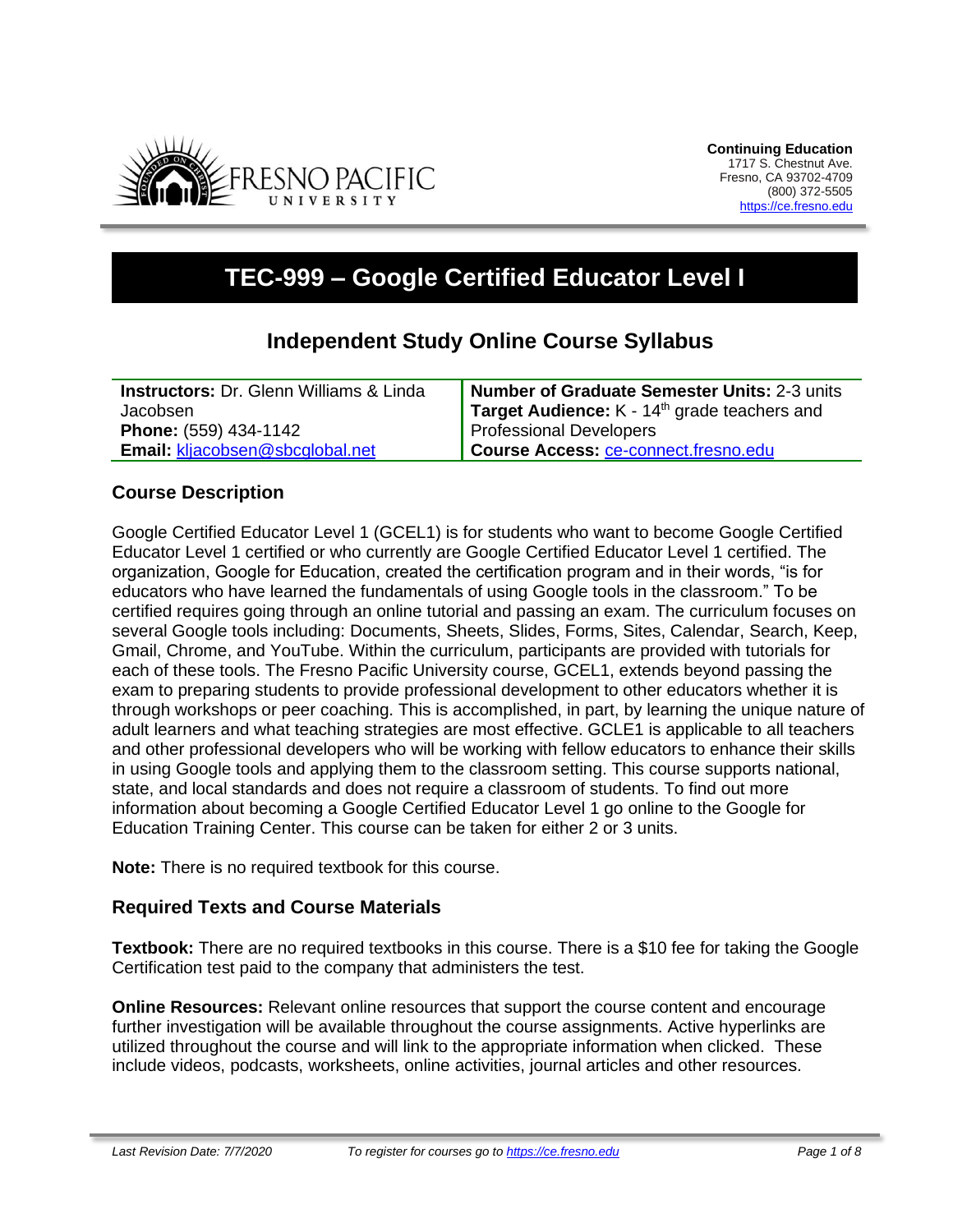**Moodle:** Moodle is a web-based learning management system used to support flexible teaching and learning in both face-to-face and distance courses (e-learning). [https://moodle.org](https://moodle.org/) // <https://moodle.org/demo> // [https://docs.moodle.org](https://docs.moodle.org/)

#### **Course Dates**

Self-paced; students may enroll at any time and take up to one year, from the date of registration, to complete assignments. Students may complete assignments in no less than three weeks for a 3 unit course (one week per unit).

#### **National Standards Addressed in This Course**

#### **National Board for Professional Teaching Standards (NBPTS)**

[\(http://www.nbpts.org/standards-five-core-propositions/\)](http://www.nbpts.org/standards-five-core-propositions/)

First published in 1989 and updated in 2016, *[What Teachers Should Know and Be Able to Do](http://www.accomplishedteacher.org/)* articulates the National Board's Five Core Propositions for teaching. The Five Core Propositions comparable to medicine's Hippocratic Oath — set forth the profession's vision for accomplished teaching. Together, the propositions form the basis of all National Board Standards and the foundation for National Board Certification. Course assignments have been designed so students can demonstrate excellence against these professional teaching standards whenever possible.

- Proposition 1: Teachers are committed to students and their learning
- Proposition 2: Teachers know the subject they teach and how to teach those subjects to students
- Proposition 3: Teachers are responsible for managing and monitoring student learning
- Proposition 4: Teachers think systematically about their practice and learn from experience
- Proposition 5: Teachers are members of learning communities

#### **National Standards for Teachers**

The projects contained in this course are closely aligned to the ISTE National Educational Technology Standards (NETS- for Teachers). Numbers in parentheses following each learning outcome above refer to the National Educational Technology Standards category to which the outcome is linked. The categories are:

**ISTE Standards for Teachers** [\(http://www.iste.org/standards/standards/standards-for-teachers\)](http://www.iste.org/standards/standards/standards-for-teachers)

I. Facilitate and Inspire Student Learning and Creativity

II. Design and Develop Digital-Age Learning Experiences and Assessments

III. Model Digital-Age Work and Learning

IV. Promote and Model Digital Citizenship and Responsibility

V. Engage in Professional Growth and Leadership

#### **Continuing Education Program Student Learning Outcomes**

| CE <sub>1</sub> | Demonstrate proficient written communication by articulating a clear focus,<br>synthesizing arguments, and utilizing standard formats in order to inform and<br>persuade others, and present information applicable to targeted use. |
|-----------------|--------------------------------------------------------------------------------------------------------------------------------------------------------------------------------------------------------------------------------------|
| CE <sub>2</sub> | Demonstrate comprehension of content-specific knowledge and the ability to apply it<br>in theoretical, personal, professional, or societal contexts.                                                                                 |
| CE <sub>3</sub> | Reflect on their personal and professional growth and provide evidence of how such<br>reflection is utilized to manage personal and professional improvement.                                                                        |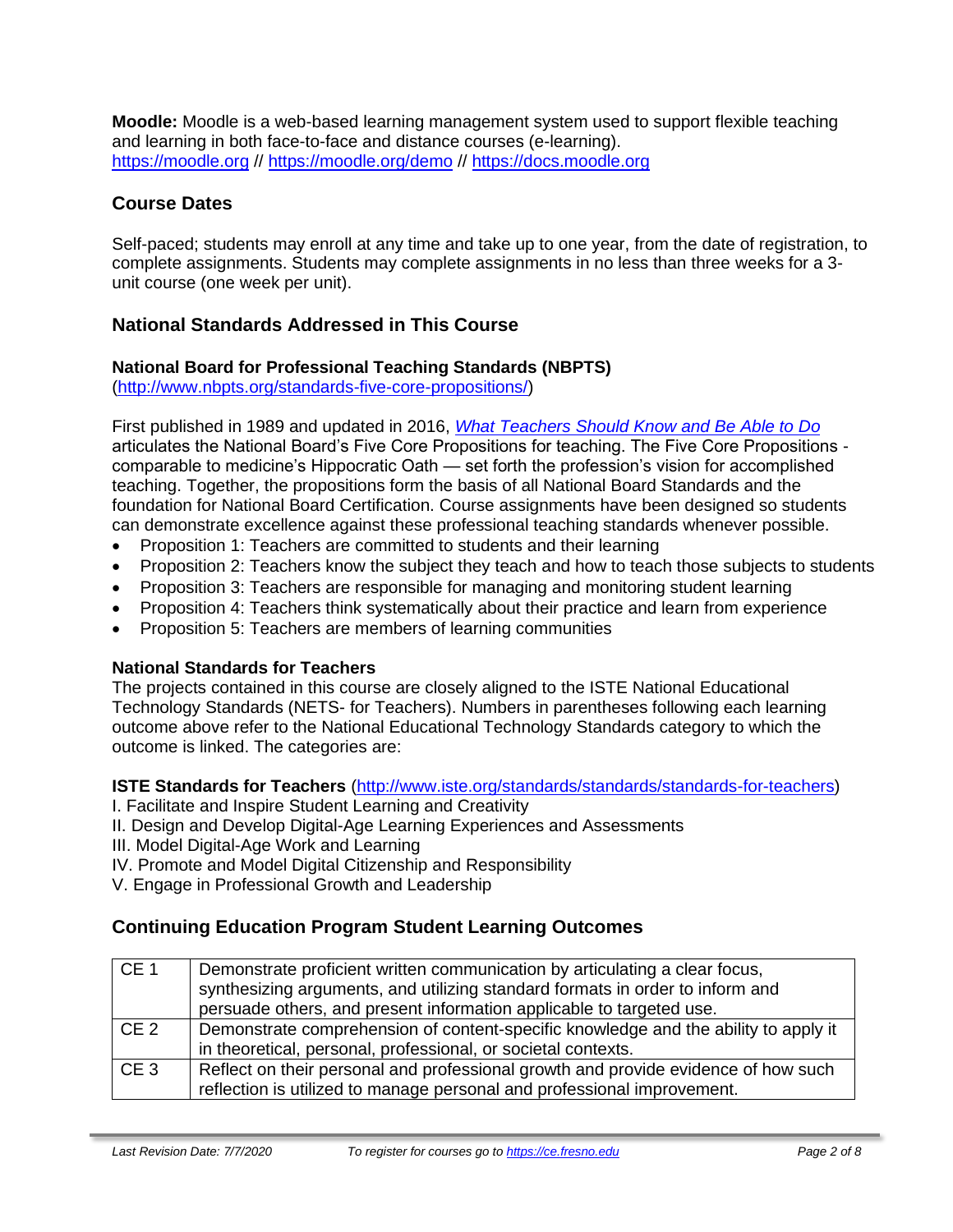| CE <sub>4</sub> | Apply critical thinking competencies by generating probing questions, recognizing<br>underlying assumptions, interpreting and evaluating relevant information, and<br>applying their understandings to the professional setting.                                        |
|-----------------|-------------------------------------------------------------------------------------------------------------------------------------------------------------------------------------------------------------------------------------------------------------------------|
| CE <sub>5</sub> | Reflect on values that inspire high standards of professional and ethical behavior as<br>they pursue excellence in applying new learning to their chosen field.                                                                                                         |
| CE <sub>6</sub> | Identify information needed in order to fully understand a topic or task, organize that<br>information, identify the best sources of information for a given enquiry, locate and<br>critically evaluate sources, and accurately and effectively share that information. |

## **Student Learning Outcomes (SLOs) for This Course**

|    | <b>Student Learning Outcomes for This Course</b><br>By the end of this course student will be able to:                     | <b>National Standards</b><br><b>Addressed in This</b><br>Course* | <b>Continuing</b><br><b>Education Program</b><br><b>Student Learning</b><br><b>Outcomes</b><br>Addressed** |
|----|----------------------------------------------------------------------------------------------------------------------------|------------------------------------------------------------------|------------------------------------------------------------------------------------------------------------|
|    | 1. Demonstrate their understanding of the<br>different types of Google certifications and<br>the policies for the program  | <b>NBPTS 1, 5</b>                                                | CE 4, 5                                                                                                    |
|    | 2. Demonstrate their ability to use Google tools<br>and be able to select the appropriate<br>application for a given task. | <b>NBPTS 1, 3, 4</b>                                             | CE 3, 4, 5                                                                                                 |
|    | 3. Take advantage of the features in Calendar,<br>Gmail, and Google Groups to communicate.                                 | <b>NBPTS 1, 3, 4</b>                                             | CE 4, 5                                                                                                    |
|    | 4. Be able to share Google apps to work with<br>students and other educators interactively.                                | <b>NBPTS 2, 3, 5</b>                                             | CE 1, 3, 4, 5                                                                                              |
| 5. | Use Google Slides and Forms for the<br>purpose of creating flipped classroom<br>learning experiencing                      | NBPTS 1, 3                                                       | CE 1, 2, 3,                                                                                                |
| 6. | Use the playlist share feature in YouTube to<br>inspire student learning                                                   | NBPTS 2, 3                                                       | CE 1, 2,                                                                                                   |
|    | 7. Use Google Sites to provide information and<br>interactive forums.                                                      | NBPTS 1,                                                         | CE 4, 5                                                                                                    |
|    | 8. Prepare for and pass the Google Certified<br>Educator Level 1 exam.                                                     | NBPTS 1, 4                                                       | CE 4, 5                                                                                                    |
|    | 9. Reflect on the learning that took place in this<br>class and extend their thinking to future<br>activities.             | <b>NBPTS 1, 2, 4</b>                                             | CE <sub>4</sub>                                                                                            |

\* Please refer to the section on **National Standards Addressed in This Course**

\*\* Please refer to the section on **Continuing Education Program Student Learning Outcomes**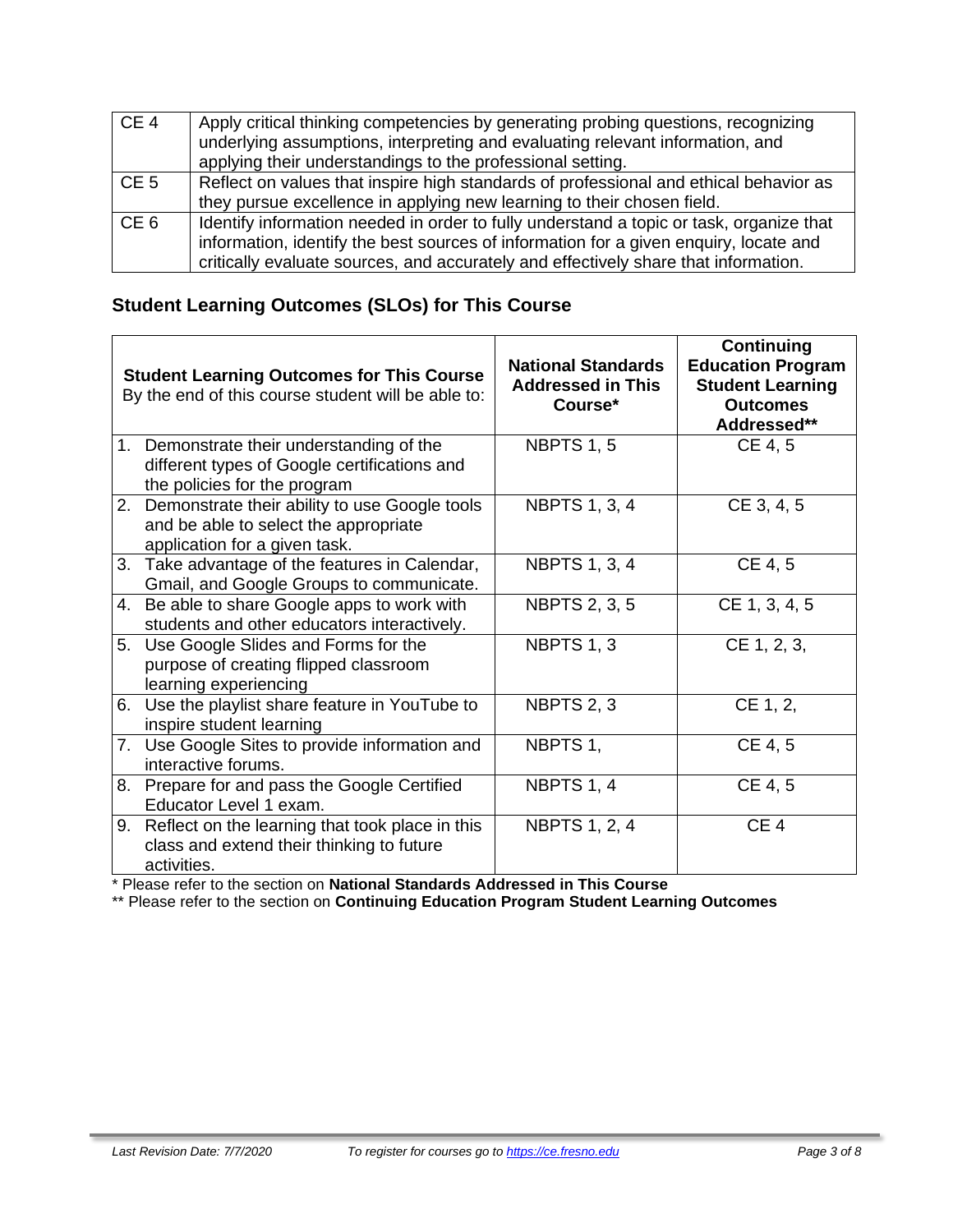## **Topics, Assignments, and Activities**

| <b>Module</b><br><b>Module Title</b>                                                | <b>Module Assignments and Activities</b>                                                                         | <b>Points</b><br><b>Possible</b><br>for Each<br><b>Assignment</b> |
|-------------------------------------------------------------------------------------|------------------------------------------------------------------------------------------------------------------|-------------------------------------------------------------------|
| <b>Welcome Module</b>                                                               | Introduction video<br>$\bullet$                                                                                  |                                                                   |
|                                                                                     | <b>Course Syllabus</b><br>$\bullet$<br><b>Introduce Yourself Forum</b><br>$\bullet$                              |                                                                   |
|                                                                                     | <b>Moodle Online Tutorial</b>                                                                                    |                                                                   |
| Module $1 -$                                                                        | Forum: Introductions (Parts 1 and 2)<br>$\bullet$                                                                |                                                                   |
| Becoming a Google<br>Level 1 Certified                                              | Assignment 1.1: (Parts 1 and 2) Certification Programs<br>$\bullet$<br>Compared                                  | 5 pts                                                             |
| Educator                                                                            | Assignment 1.2: (Parts 1 and 2) Certification Policies<br>$\bullet$<br>and Frequently Asked Questions            | 5 pts                                                             |
| Module $2 -$                                                                        | Online Tutorial (Parts 1 and 2)<br>$\bullet$                                                                     |                                                                   |
| Engage in<br><b>Professional Growth</b><br>and Leadership                           | Assignment 2.1: Google Groups (Part 2 only)<br>$\bullet$                                                         | $10$ pts.                                                         |
| Module $3-$                                                                         | Online Tutorial (Parts 1 and 2)<br>$\bullet$                                                                     |                                                                   |
| Increase Efficiency<br>and Save Time                                                | Assignment 3.1: Increase Efficiency and Save Time<br>(Part 2 only)                                               | $10$ pts.                                                         |
| Module 4-                                                                           | Online Tutorial (Parts 1 and 2)<br>$\bullet$                                                                     |                                                                   |
| Facilitate and Inspire                                                              | Assignment 4.1: (Part 2 only) Facilitate and Inspire<br>$\bullet$                                                | $10$ pts.                                                         |
| <b>Student Learning</b>                                                             | <b>Student Learning and Creativity</b>                                                                           |                                                                   |
| Module $5-$<br><b>Applying Google</b>                                               | Online Tutorial (Parts 1 and 2)<br>$\bullet$                                                                     | $10$ pts.                                                         |
| <b>Tools</b>                                                                        | Assignment 5.1 (Part 2 only) Interacting with Your<br>$\bullet$<br><b>Team Using Google Documents</b>            |                                                                   |
|                                                                                     | Assignment 5.2: (Part 2 only) Scheduling Events with<br>$\bullet$<br><b>Google Documents</b>                     | 10 pts.                                                           |
|                                                                                     | Assignment 5.3: (Part 2 only) Creating a Web<br><b>Presence Using Google Sites</b>                               | $10$ pts.                                                         |
| Module $6-$<br><b>Exam Test Prep</b>                                                | Assignment 6.1 Reviewing for the Exam<br>$\bullet$                                                               | $10$ pts.                                                         |
| Module $7 -$<br><b>Taking the Google</b><br><b>Certified Educator</b><br>Level Exam | Assignment 7:1: (Parts 1 and 2) Setting up and Taking<br>$\bullet$<br>the Google Certified Educator Level 1 Exam | 20 pts                                                            |
| Module $8-$                                                                         | Assignment 8.1: (Parts 1 and 2) Course Reflection<br>$\bullet$                                                   | $10$ pts.                                                         |
| <b>Course Reflection</b>                                                            |                                                                                                                  |                                                                   |
| Course Wrap-up-                                                                     | <b>Final Reflection Forum</b><br>$\bullet$                                                                       |                                                                   |
| Grading and<br>Evaluation                                                           | <b>Course Evaluation</b><br>$\bullet$                                                                            |                                                                   |
|                                                                                     | <b>Course Completion Checklist</b><br>$\bullet$                                                                  |                                                                   |
|                                                                                     | <b>Grade Request / Transcript Request</b><br><b>TOTAL POINTS for TWO UNITS</b>                                   | 50                                                                |
|                                                                                     | <b>TOTAL POINTS for THREE UNITS</b>                                                                              | 110                                                               |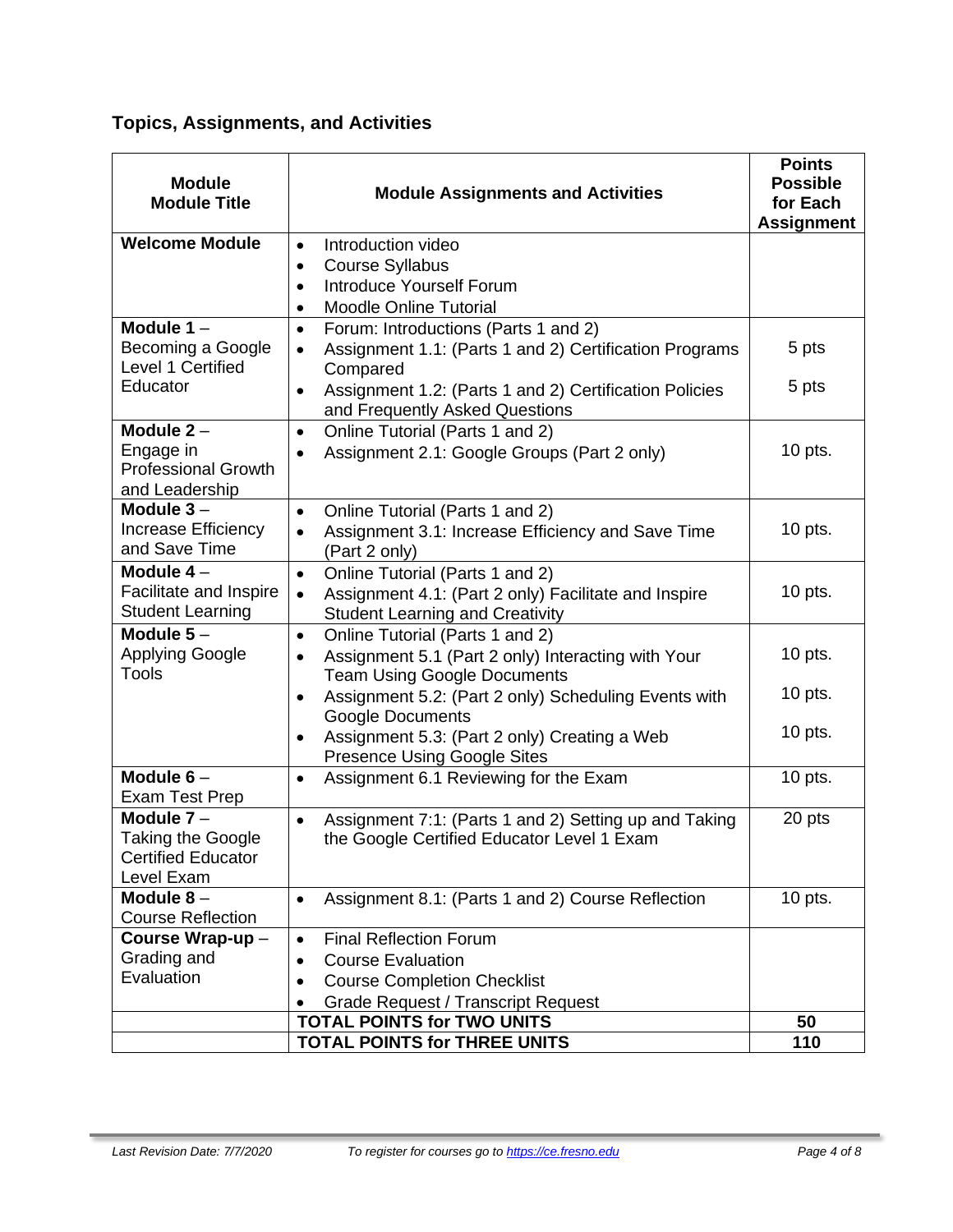### **Grading Policies, Rubrics, and Requirements for Assignments**

#### **Grading Policies**

- Assignments will be graded per criteria presented in the course rubrics.
- $A = 90-100\%$  and  $B = 80-89\%$ , (anything below 80% will not receive credit.)
- The discernment between an A or a B letter grade is at the discretion of the instructor based on the quality of work submitted (see course rubrics).
- Coursework falling below a B grade will be returned with further instructions.
- All assignments must be completed to receive a grade and are expected to reflect the quality that teacher-training institutions require of professional educators. If completed assignments do not meet this standard, students will be notified with further instructions from the instructor.

| Grade     | <b>Percent</b> | <b>Description</b> | <b>Rubric</b>                                                                                                                                                                                   |
|-----------|----------------|--------------------|-------------------------------------------------------------------------------------------------------------------------------------------------------------------------------------------------|
| A         | 90-100%        | Excellent          | Meets all course / assignment requirements with<br>significant evidence of subject mastery and<br>demonstration of excellent graduate level<br>professional development scholarship.            |
| В         | 80-89%         | Very Good          | Adequately meets criteria for all course/assignment<br>requirements - demonstrates subject competency<br>with very good graduate level professional<br>development scholarship.                 |
| <b>NC</b> | Below 80%      | Unacceptable       | Does not meet the minimum criteria for all<br>course/assignment requirements and demonstrated<br>little, if any, evidence of acceptable graduate level<br>professional development scholarship. |

#### **Grading Rubrics**

#### **Writing Requirements**

- **Superior:** Writing is clear, succinct, and reflects graduate level expectations. Clearly addresses all parts of the writing task. Maintains a consistent point of view and organizational structure. Include relevant facts, details, and explanations.
- **Standard:** Writing is acceptable with very few mistakes in grammar and spelling. Addresses most parts of the writing task. Maintains a mostly consistent point of view and organizational structure. Include mostly relevant facts, details, and explanations.
- **Sub-standard:** Writing contains noticeable mistakes in grammar and spelling. Does not address all parts of the writing task. Lacks a consistent point of view and organization structure. May include marginally relevant facts, details, and explanations.

#### **Lesson Plan Requirements**

- **Superior:** Instructional goals and objectives clearly stated. Instructional strategies appropriate for learning outcome(s). Method for assessing student learning and evaluating instruction is clearly delineated and authentic. All materials necessary for student and teacher to complete lesson clearly listed.
- **Standard:** Instructional goals and objectives are stated but are not easy to understand. Some instructional strategies are appropriate for learning outcome(s). Method for assessing student learning and evaluating instruction is present. Most materials necessary for student and teacher to complete lesson are listed.
- **Sub-standard:** Instructional goals and objectives are not stated. Learners cannot tell what is expected of them. Instructional strategies are missing or strategies used are inappropriate.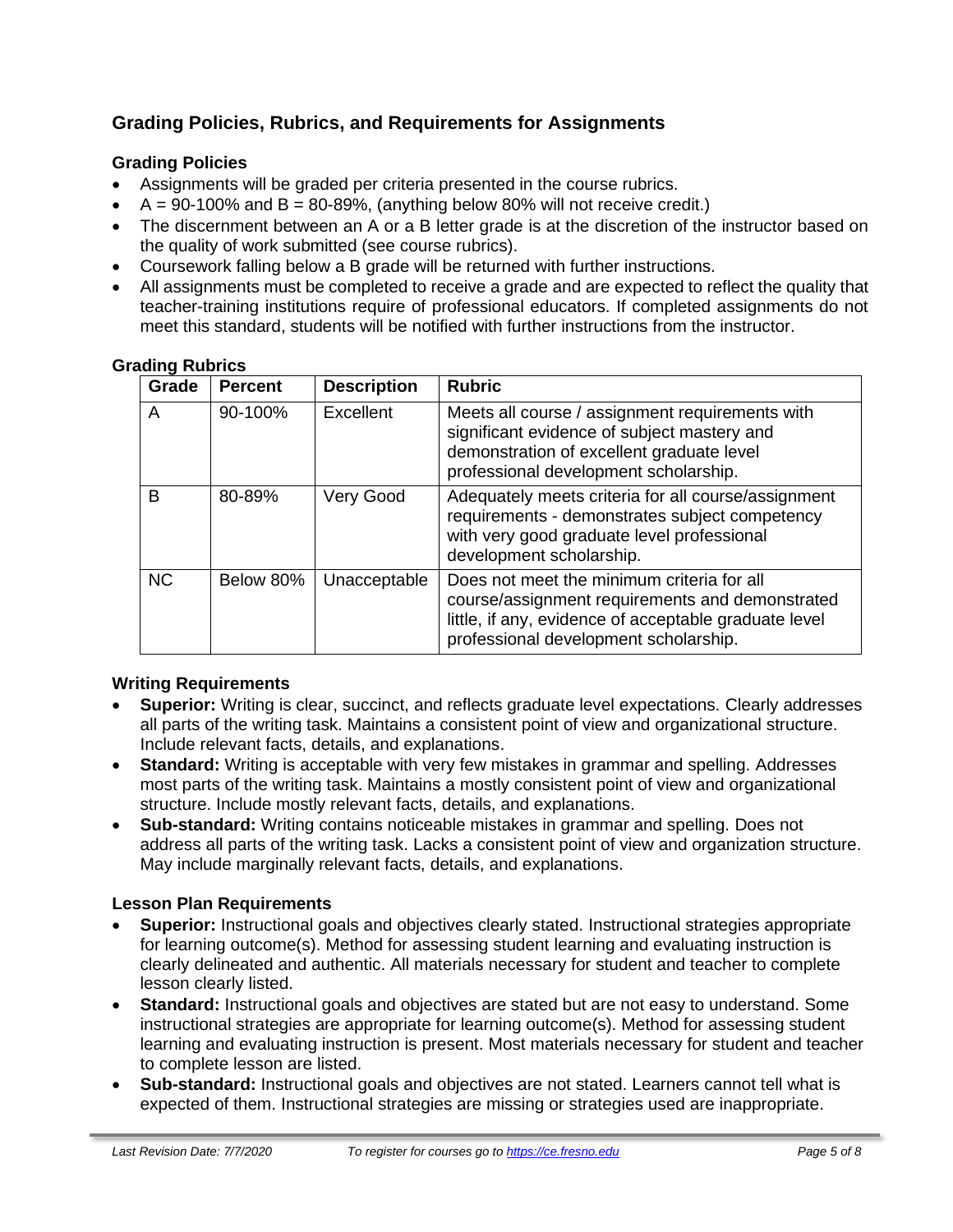Method for assessing student learning and evaluating instruction is missing. Materials necessary for student and teacher to complete lesson are missing.

#### **Discussion Forum Requirements**

- **Superior:** Response was at least 1 page (3 fully developed paragraphs) in length. Thoroughly answered all the posed questions, followed all the assignment directions, proper grammar and no spelling errors. Language is clear, concise, and easy to understand. Uses terminology appropriately and is logically organized.
- **Standard:** Response was  $\frac{1}{2}$  to 1 page in length (2-3 fully developed paragraphs). Answered all the questions but did not provide an in-depth analysis, followed most of the assignment directions, proper grammar and no spelling errors. Language is comprehensible, but there a few passages that are difficult to understand. The organization is generally good.
- **Sub-standard:** Response was less than ½ page in length (1 paragraph). Did not answer all the required questions and/or statements or responses were superficial, vague, or unclear, did not follow the assignment directions, many grammar and spelling errors. Is adequately written, but may use some terms incorrectly; may need to be read two or more times to be understood.

#### **Instructor/Student Contact Information**

Throughout the course participants will be communicating with the instructor and their classmates on a regular basis using asynchronous discussion forums. A virtual office is utilized for class questions and students are provided with instructor contact information in the event they want to make email or phone contact. In addition, students are encouraged to email or phone the instructor at any time. Students will also receive feedback on the required assignments as they are submitted.

#### **Discussion Forums**

Participation is an important expectation of this course and all online courses. Online discussions promote reflection and analysis while allowing students to appreciate and evaluate positions that others express. While students may not be engaging with the same students throughout this course they will be expected to offer comments, questions, and replies to the discussion question whenever possible. The faculty role in the discussion forum is that of an observer and facilitator.

#### **Coursework Hours**

Based on the Carnegie Unit standard, a unit of graduate credit measures academic credit based on the number of hours the student is engaged in learning. This includes all time spent on the course: reading the textbook, watching videos, listening to audio lessons, researching topics, writing papers, creating projects, developing lesson plans, posting to discussion boards, etc. Coursework offered for FPU Continuing Education graduate credit adheres to 45 hours per semester unit for the 900-level courses. Therefore, a student will spend approximately 135 hours on a typical 3-unit course.

#### **Services for Students with Disabilities**

Students with disabilities are eligible for reasonable accommodations in their academic work in all classes. In order to receive assistance, the student with a disability must provide the Academic Support Center with documentation, which describes the specific disability. The documentation must be from a qualified professional in the area of the disability (i.e. psychologist, physician or educational diagnostician). Students with disabilities should contact the Academic Support Center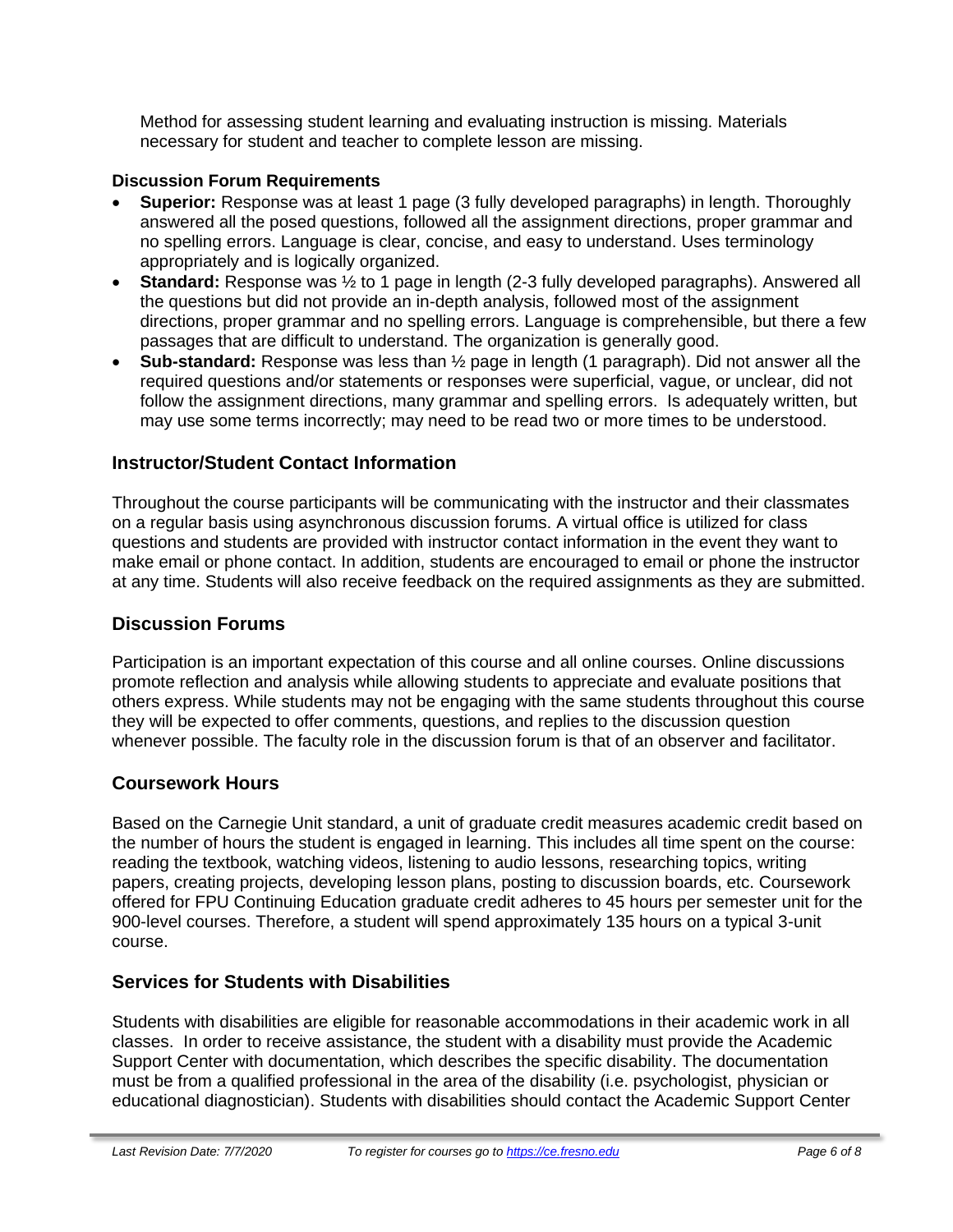to discuss academic and other needs as soon as they are diagnosed with a disability. Once documentation is on file, arrangements for reasonable accommodations can be made. For more information and for downloadable forms, please go to [https://www.fresno.edu/students/academic](https://www.fresno.edu/students/academic-support/services-students-disabilities)[support/services-students-disabilities.](https://www.fresno.edu/students/academic-support/services-students-disabilities)

#### **Plagiarism and Academic Honesty**

All people participating in the educational process at Fresno Pacific University are expected to pursue honesty and integrity in all aspects of their academic work. Academic dishonesty, including plagiarism, will be handled per the procedures set forth in the Fresno Pacific University Catalogue <https://www.fresno.edu/students/registrars-office/academic-catalogs>

#### **Technology Requirements**

To successfully complete the course requirements, course participants will need Internet access, can send and receive email, know how to manage simple files in a word processing program, and have a basic understanding of the Internet. Please remember that the instructor is not able to offer technical support. If you need technical support, please contact your Internet Service Provider.

**Moodle:** This course will be delivered totally online. Moodle is a learning management system that provides students access to online resources, documents, graded assignments, quizzes, discussion forums, etc. Moodle is easy to learn and has a friendly user interface. To learn more about Moodle, go to [https://docs.moodle.org/33/en/Student\\_FAQ.](https://docs.moodle.org/33/en/Student_FAQ) There are also some student tutorials on the Center for Online Learning website at Fresno Pacific University - [https://col.fresno.edu/student.](https://col.fresno.edu/student)

**Moodle Site Login and Passwords:** Students will need to have internet access to log onto [https://ce-connect.fresno.edu.](https://ce-connect.fresno.edu/) The username and password numbers for Moodle access will be sent to you by the university using the email address you submitted at the time of registration. The instructor will then contact you with a welcome communication. If you need help with your username and password recovery, please contact the Continuing Education office at (800) 372- 5505 or (559) 453-2000 during regular office hours - Mon-Fri 8:00 am to 5:00 pm. or email them at [prof.dev@fresno.edu.](mailto:prof.dev@fresno.edu)

**Getting Help with Moodle:** If you need help with Moodle, please contact the Center for Online Learning (COL), by telephone or the website. Help by phone (559) 453-3460 is available Mon-Thurs 8:00 am to 8:00 pm and on Fridays from 8:00 am to 5:00 pm, or by filling out a "Request Services" form at [https://col.fresno.edu/contact/request-services.](https://col.fresno.edu/contact/request-services) Please identify that you are with the "School = Continuing Education".

#### **Final Course Grade and Transcripts**

When all work for the course has been completed, students will need to logon to the Continuing Education website [\(https://ce.fresno.edu/my-account\)](https://ce.fresno.edu/my-account) and "Request Final Grade". Once the instructor receives the requests and submits the grade online, students may log back in to view their Final Grade Report or order transcripts online. Please allow at least two weeks for the final grade to be posted. For more information, see the Continuing Education Policies and Procedures at [https://ce.fresno.edu/ce-policies-and-procedures.](https://ce.fresno.edu/ce-policies-and-procedures)